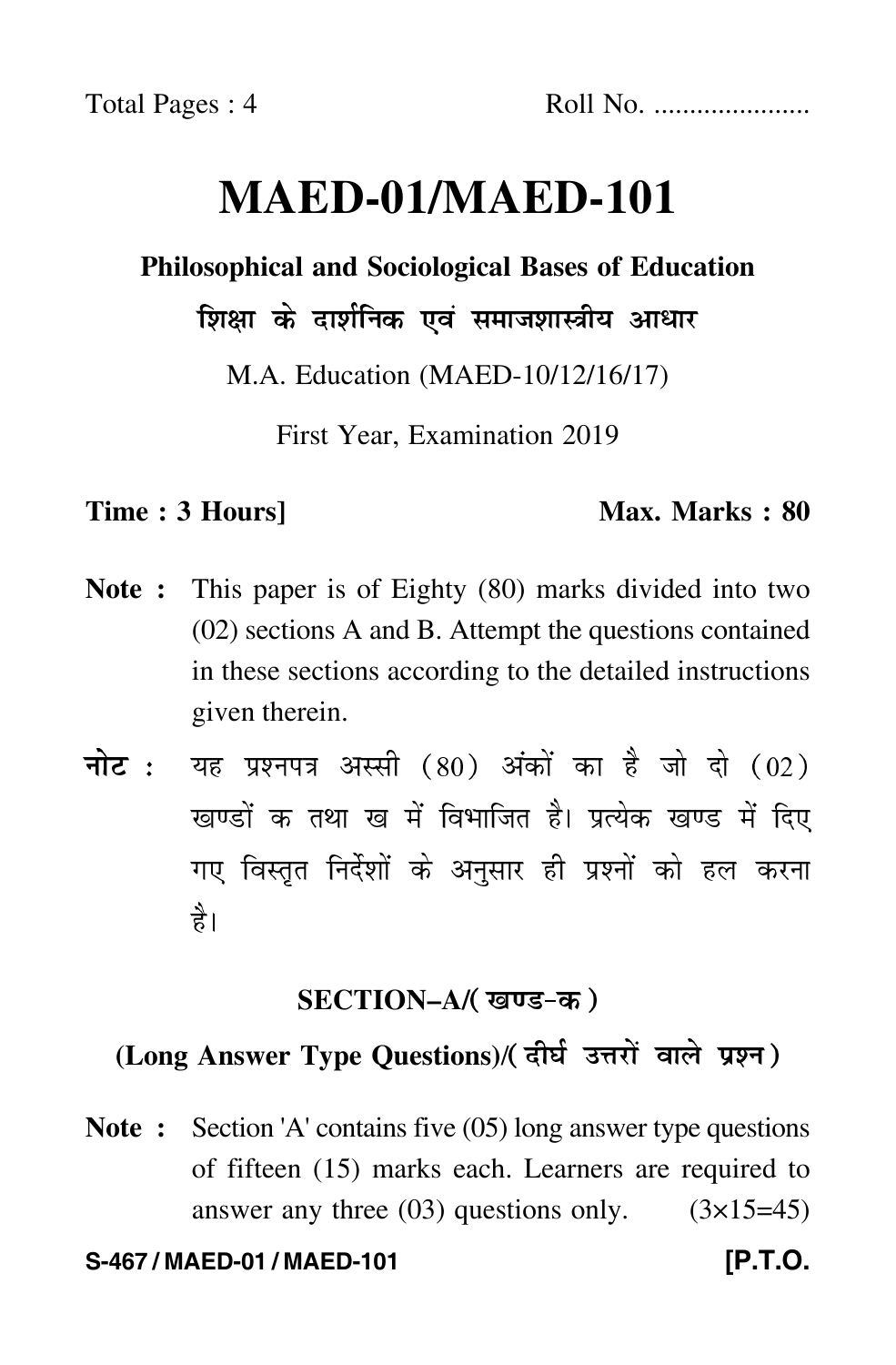- नोट : खण्ड 'क' में पाँच (05) दीर्घ उत्तरों वाले प्रश्न दिये गये हैं. प्रत्येक प्रश्न के लिए पन्द्रह (15) अंक निर्धारित हैं। शिक्षार्थियों को इनमें से केवल तीन (03) प्रश्नों के उत्तर देने हैं।
- Define the term Philosophy and explain its relationship with 1. education. Describe the need of philosophy in education. दर्शन को परिभाषित कीजिए तथा इसका शिक्षा से सम्बन्ध बताइए। दर्शन की शिक्षा में आवश्यकता का वर्णन कीजिए।
- What are the educational thoughts of Rabindra Nath Tagore?  $2.$ How far these may be relevant for Indian education? रवीन्द्रनाथ टैगोर के शैक्षिक विचार क्या हैं? यह भारतीय शिक्षण के लिए कहाँ तक उपर्यक्त हो सकते हैं?
- "Vedic philosophy is the main source of all the Indian  $\mathbf{3}$ . philosophies." Justify this statement and describe the contribution of vedic philosophy in the present system of education.

"वेदान्त दर्शन सभी भारतीय दर्शनों का मुख्य स्रोत है।" इस कथन की पुष्टि कीजिए तथा वर्तमान शिक्षा प्रणाली में वेदान्त दर्शन का योगदान भी बताइए।

 $\Delta$ . How does society and education influence each other? Explain your answer with sustable examples. समाज और शिक्षा किस प्रकार एक दुसरे को प्रभावित करते हैं? उचित उदाहरणों की सहायता से अपने उत्तर को स्पष्ट कीजिए।

#### S-467/MAED-01/MAED-101 [2]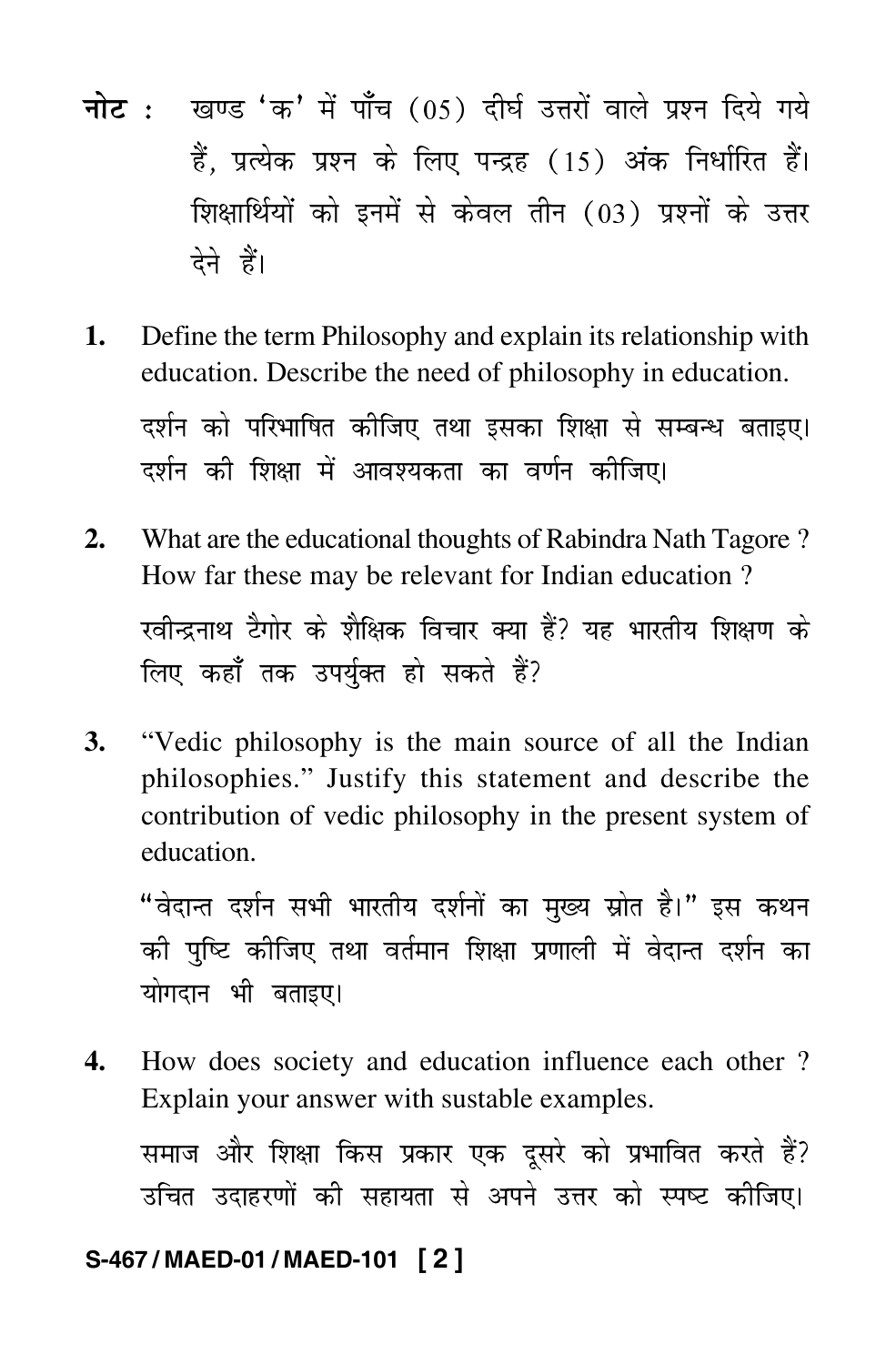**5.** Explain the meaning of National and International integration. How education can be helpful to develop the feeling of Nationality ?

राष्ट्रीय और अर्न्तराष्ट्रीय एकता के अर्थ को स्पष्ट कीजिए। राष्ट्रीयता की भावना के विकास में शिक्षा किस प्रकार सहायक हो सकती है?

#### **SECTION–B/**

## (Short Answer Type Questions)/( लघु उत्तरों वाले प्रश्न )

**Note :** Section 'B' contains eight (08) short answer type questions of seven (07) marks each. Learners are required to answer any five (05) questions only.

 $(5 \times 7 = 35)$ 

- <mark>नोट</mark> : खण्ड 'ख' में आठ (08) लघु उत्तरों वाले प्रश्न दिये गये हैं, प्रत्येक प्रश्न के लिए सात (07) अंक निर्धारित हैं। शिक्षार्थियों को इनमें से केवल पाँच (05) प्रश्नों के उत्तर देने हैं।
- **1.** Write a short note on National knowledge commission. राष्ट्रीय ज्ञान आयोग पर एक टिप्पणी लिखिए।
- **2.** Write short note on education and constitutional provision. शिक्षा और संवैधानिक प्रावधानों पर संक्षिप्त टिप्पणी लिखिए।
- **3.** Describe essential features of existentialism. अस्तित्ववाद की प्रमुख विशेषताओं का वर्णन कीजिए।

**S-467 / MAED-01 / MAED-101 [ 3 ] [P.T.O.**